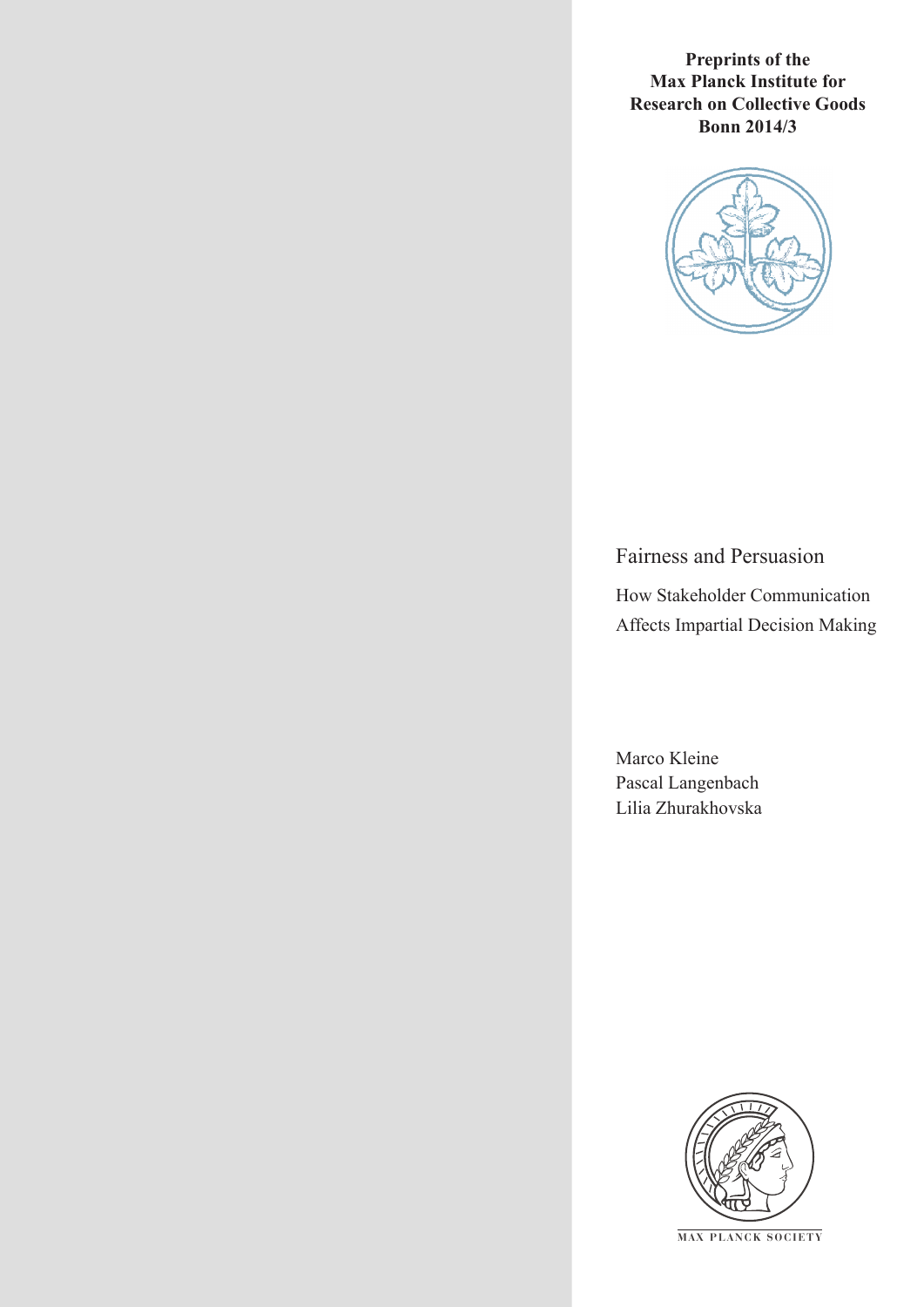

# **Fairness and Persuasion**

## **How Stakeholder Communication Affects Impartial Decision Making**

Marco Kleine / Pascal Langenbach / Lilia Zhurakhovska

March 2014

Max Planck Institute for Research on Collective Goods, Kurt-Schumacher-Str. 10, D-53113 Bonn http://www.coll.mpg.de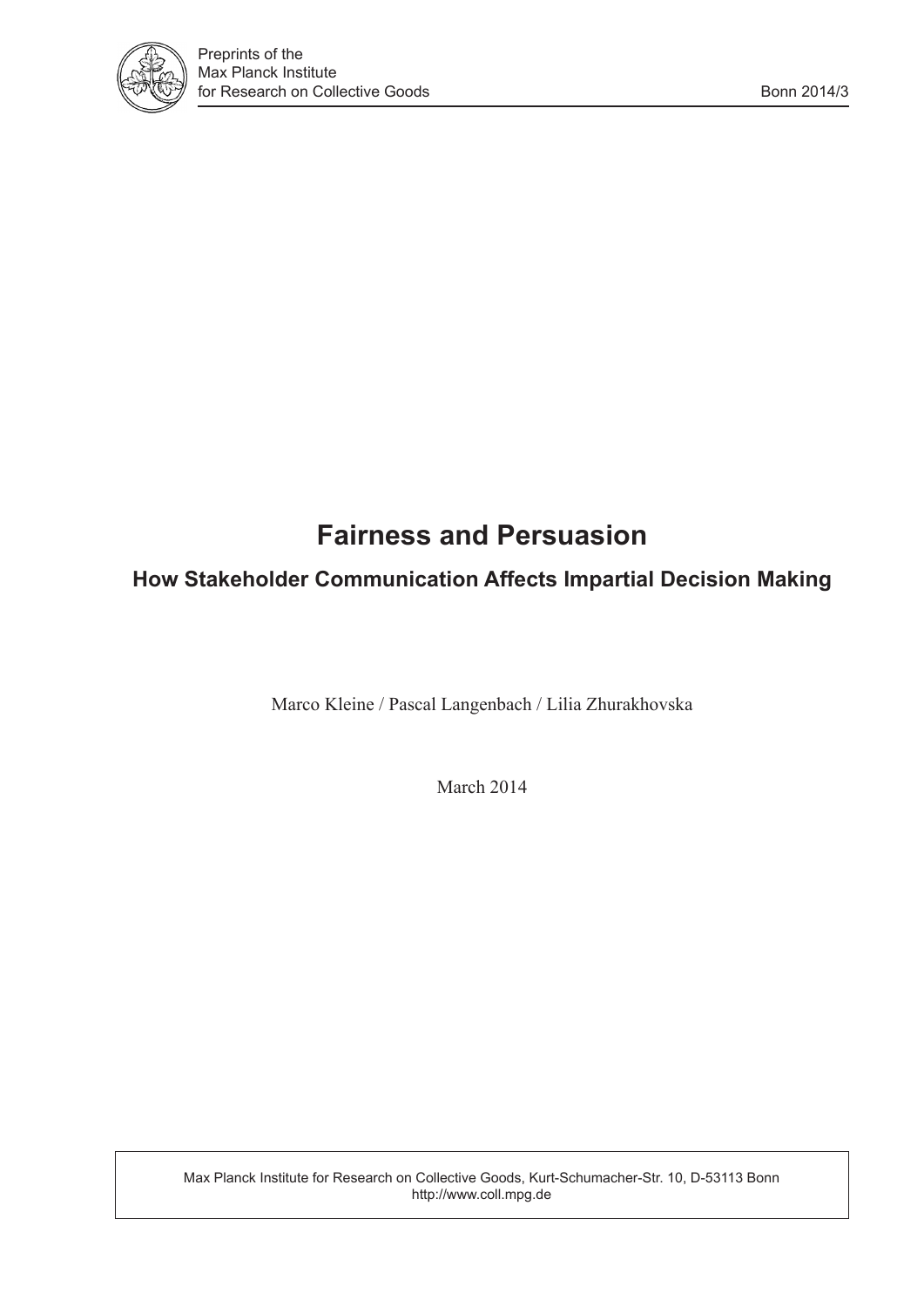## Fairness and Persuasion

How Stakeholder Communication Affects Impartial Decision Making **\***

**Marco Kleine†§**

**Pascal Langenbach† Lilia Zhurakhovska†+#**

### **Abstract**

We study experimentally whether and to what extent impartial decision makers are influenced by stakeholders' fairness opinions in an allocation decision. The setting allows for different focal fairness rules to be considered. We compare *communication* treatments, in which one of the stakeholders states his or her opinion prior to the allocation decision, to a *baseline* without communication opportunities. We find that stakeholders who state their opinion in the *communication* treatments are allocated significantly less money than their counterparts in the *baseline*. Asymmetric reactions to the statements appear to be the driving force behind this result: impartial decision makers deviate from their initial fairness judgment and follow stakeholders' opinions only if the requests are moderate; they largely ignore high monetary claims. Our results contribute to understanding the underlying processes that may affect the decisions of judges, juries, arbitrators, referees, or other impartial decision makers in interaction with stakeholders.

## **Key words: fairness, norms, communication, impartial decision maker, influence, persuasion, laboratory experiment**

**JEL: C91, D02, D03, D63, K40**

<sup>\*</sup> We thank Christoph Engel, Monika Ziolkowska, and Adrian Hillenbrand for helpful comments on an earlier version. The paper benefited from comments made at the 2013 Economic Science Association Conferences in Santa Cruz and at the Conference on Taxation, Social Norms and Compliance in Nuremberg, as well as from discussions in seminars at the Max Planck Institute for Research on Collective Goods in Bonn, at the University of California, San Diego, and at the University of Erlangen-Nuremberg. † Max Planck Institute for Research on Collective Goods, Kurt-Schumacher-Str. 10, 53113 Bonn, Germany.

<sup>§</sup> University of Jena, Germany.

<sup>+</sup> University of Cologne, Albertus-Magnus-Platz, 50923 Cologne, Germany.

<sup>#</sup> University of Erlangen-Nuremberg, Lange Gasse 20, 90403 Nuremberg, Germany.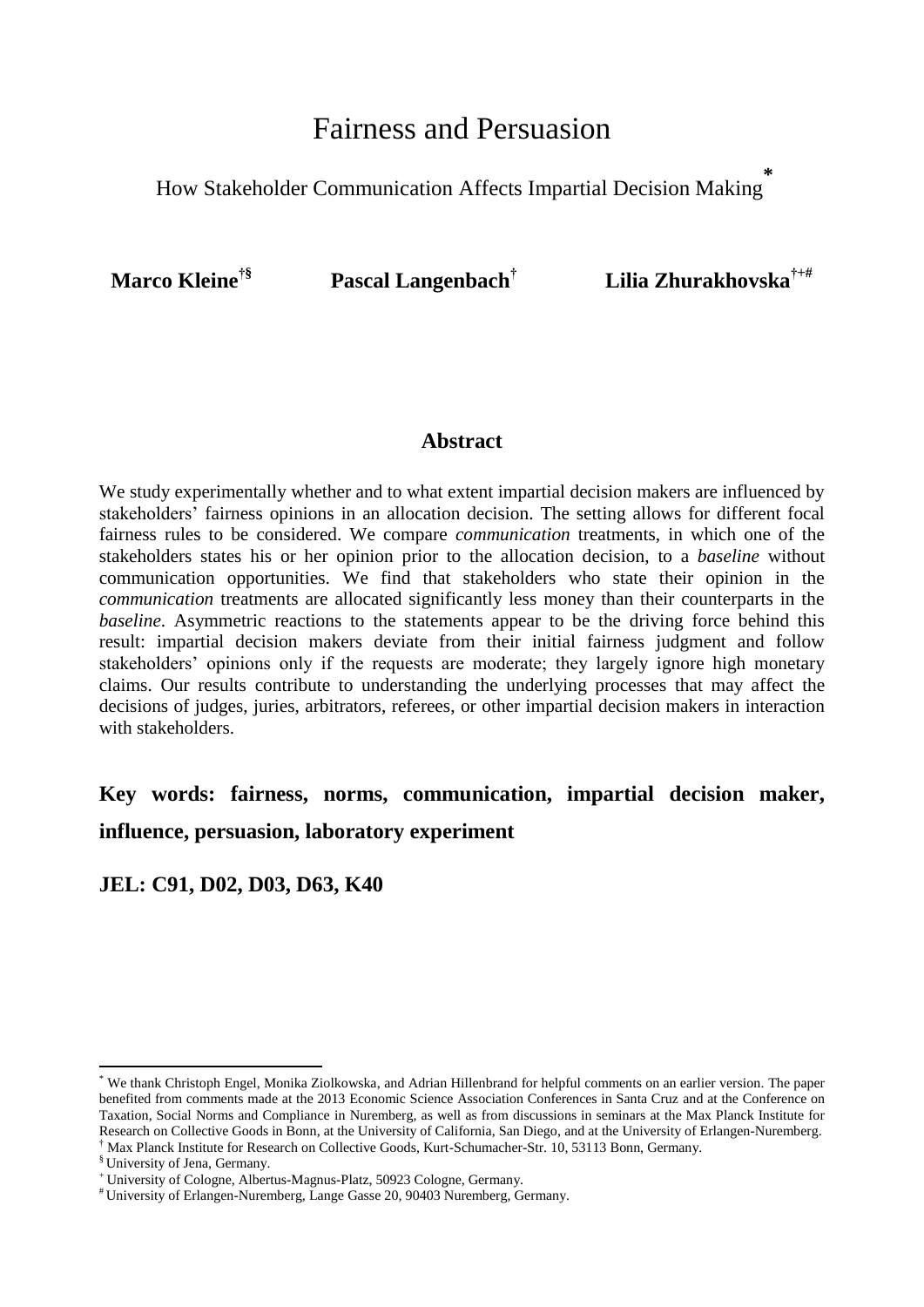#### I. Introduction

Impartial judgment and decision making ideally requires the incorporation of all relevant information before a decision is made. Consider, for instance, judges, juries, arbitrators, referees, or even parents who have to settle a conflict between their children. Often, these impartial decision makers receive statements from stakeholders who are affected by the decision. It is important to understand how decision makers incorporate these statements into their decision making. The statements can include factual information about the situation at hand, as well as normative judgments, i.e., stakeholders' opinions about a "right" or "fair" decision. Obviously, decision makers should integrate additional facts they learn from stakeholders' statements. How they deal with potentially biased factual information depends on how they assess stakeholders' credibility and honesty. In this study, we focus solely on the effects of stakeholders' fairness judgments on decisions. Fairness opinions often lie beyond an objective "correct" or "incorrect" taxonomy. Decision makers therefore have some discretion how to assess a situation normatively. There are two potential ways in which decision makers might react to stakeholders' statements: on the one hand, stakeholders' fairness opinions could be regarded as valid additional information and could affect the decision making (Mohlin and Johannesson 2008, Hole 2011) if decision makers believe that stakeholders truly reveal their own fairness considerations. On the other hand, the statements of stakeholders are likely to be biased by selfinterest (e.g., Konow 2000, Babcock and Loewenstein 1997). Consequently, impartial decision makers might be cautious about incorporating these opinions in their decisions.

We report results on a laboratory experiment that studies the influence of stakeholders' fairness statements on allocation decisions by an impartial decision maker.<sup>1</sup> At the beginning of the experiment, two stakeholders produce an amount of money in a real-effort task. In the next step, the decision maker allocates this money between two stakeholders in a fair way. Competing focal fairness rules may apply to this decision as the workload and piece rate of the real-effort task differ between stakeholders. In the treatments, we vary the ability of one of the stakeholders to communicate her opinion about a fair allocation towards the impartial decision maker prior to the allocation decision. In the *communication* treatments, the stakeholder who has the higher workload and the higher piece rate sends a message to the impartial decisions maker. In the *baseline*, no communication is allowed.

Surprisingly, stakeholders who state their opinion in the *communication* treatments are allocated significantly less money than their counterparts in the same role in the *baseline*. Impartial decision makers are indeed influenced in their fairness decisions by statements of

<sup>&</sup>lt;sup>1</sup> This paper independently analyzes the results of the first part of a larger experimental setting presented in Kleine et al. (2013).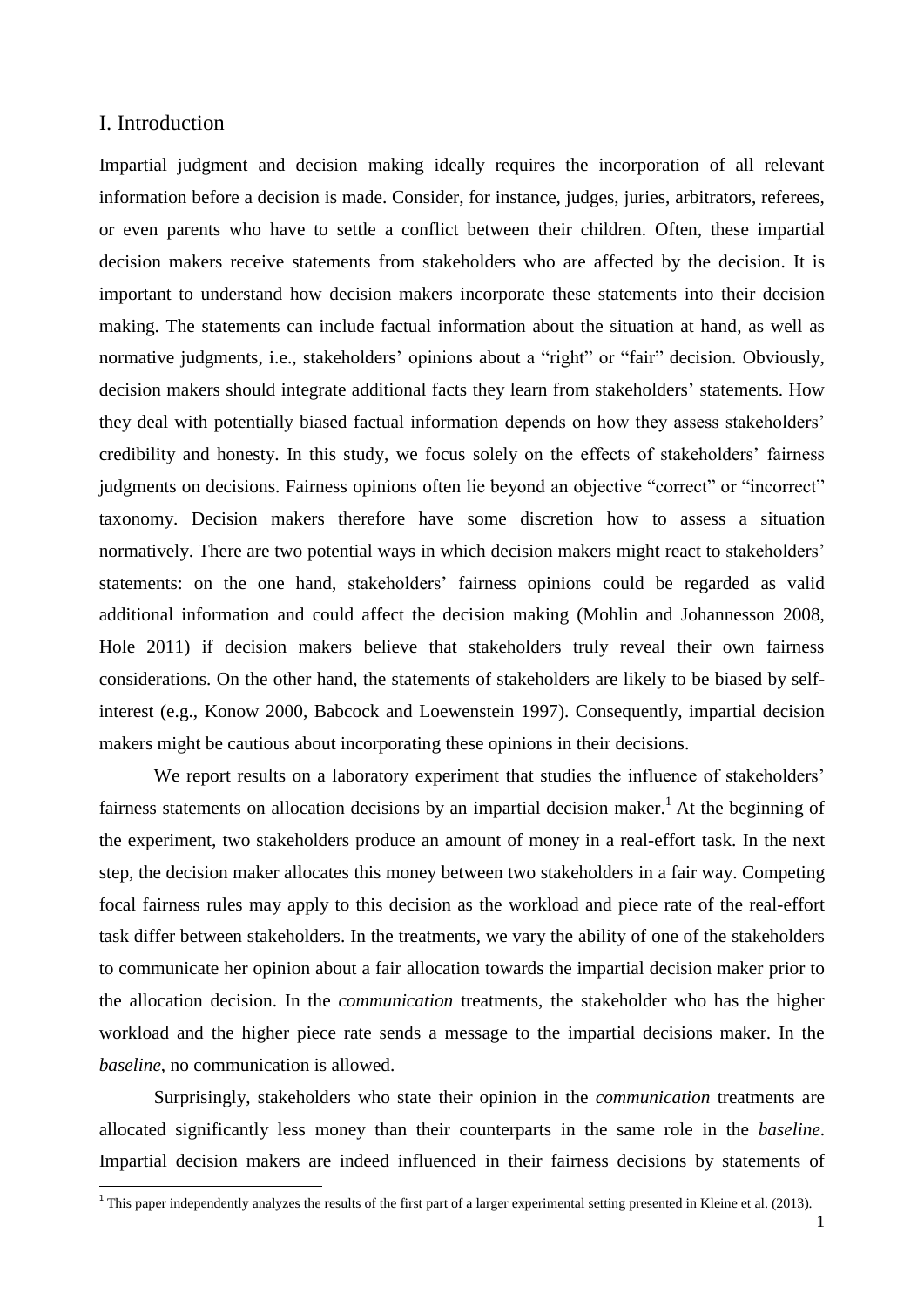stakeholders. They are mostly persuaded to follow stakeholders' opinions when the content of statements is moderate. By contrast, rather high monetary claims rarely influence the decision.

Previous studies on the influence of stakeholders' communication on allocation decisions have exclusively focused on interactions between self-interested parties. Using the standard dictator game setting, these studies mostly find that allowing receivers to send a request to decision makers increases the amount allocated to the receivers (Andreoni and Rao 2011, Mohlin and Johannesson 2008, Yamamori et al. 2008). Yet, communication may lead to lower transfers if requests are above the equal split (Rankin 2006). To the best of our knowledge, we are the first to study experimentally the influence of communication towards an impartial decision maker in an allocation task. Contrary to studies with self-interested decision makers, we find that requests, overall, reduce the amounts allocated to the stakeholders who state their opinion and that this effect can particularly be attributed to the decision makers' reactions to moderate requests.

We further contribute to the economic literature on impartial decision making which addresses questions of distributive justice (e.g., Konow 2000, Dickinson and Tiefenthaler 2002, Engelmann and Strobel 2004, Fehr et al. 2006). These studies have generally aimed at inferring subjects' "true" fairness preferences in the absence of material self-interest. We focus on the question under which conditions and to what extent fairness judgments by impartial decision makers are subject to stakeholders' influence. Closest to our study, Chavanne et al. (2010) are interested in whether impartial decision makers are influenced in their decisions by shared experience with stakeholders.

A natural environment of impartial decision making is legal adjudication. Hence, our results also tie to the empirical legal literature on how psychological and social factors influence legal decision making (see, e.g., Guthrie et al. 2001, 2007, Vidmar 2011). The influence of communication between self-interested parties and judges or juries has also been investigated through the application of vignette studies or the study of judicial decision making in the field. Some authors find mixed evidence on the effect of stakeholders' apologies on judges' decisions (Robbenholt and Lawless 2013, Rachlinski et al. 2013). Diamond et al. (2011) have empirically studied the effect of attorneys' damage requests on jury decisions. The authors conclude that "jurors were critical consumers of attorney suggestions" (p. 148). Our laboratory results are well in line with this observation. Impartial decision makers seem to take the potential self-interested nature of claims into consideration. We further show that such a critical incorporation of requests may even lead to less favorable decisions for those who state their opinion.

The remainder of the paper is structured as follows: in Section II, we present the experimental design and procedures. Section III is dedicated to the results. In Section IV, we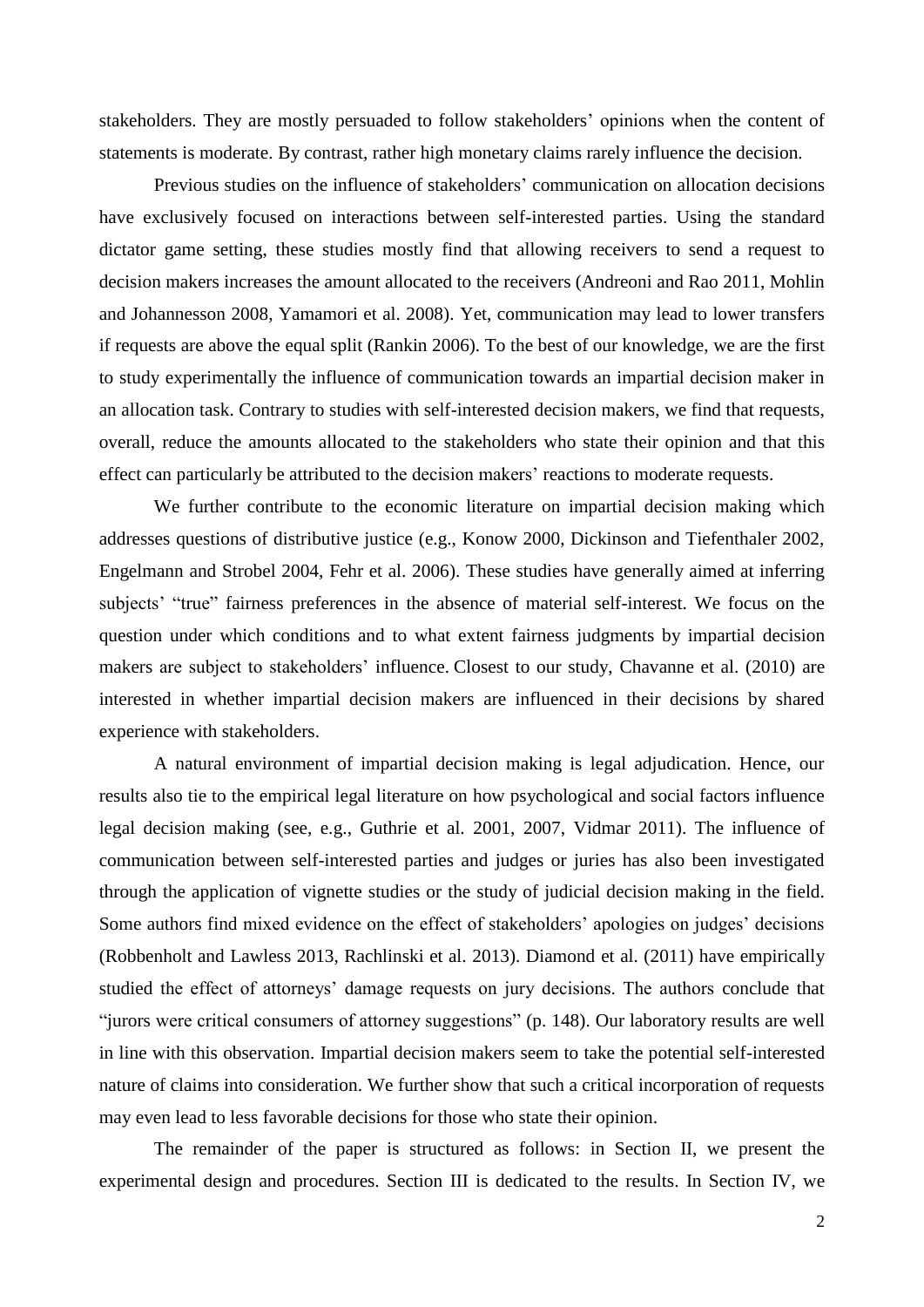discuss potential mechanisms through which impartial decision makers could be influenced; in section V, we conclude.

### II. Experimental Design and Procedures

The whole experiment consists of three parts and post-experimental measures. The focus of this paper is on the decisions by the impartial decision maker in the first part of the experiment. Hence, the design section in this paper exclusively refers to this part. In the first part, subjects know that there will be several parts of the experiment, but they only receive information about the content of these parts immediately before playing the relevant part. This way decisions in the first part cannot be influenced systematically by the content of the later parts. For the subsequent parts, we refer to Kleine et al. (2013).

Participants play a three-person allocation game with an impartial decision maker. At the beginning of the experiment, participants are assigned one of three roles: the impartial decision maker in the role of player A and the stakeholders as players X and Y. Player A receives a flat payment of €5 and does not benefit from the allocation decision. The experiment consists of four steps that are summarized in Table  $1<sup>2</sup>$ 

#### **Table 1**

#### *Summary of the experimental design*

| Step 1:                                                                             |
|-------------------------------------------------------------------------------------|
| Real-effort task by players X and Y with asymmetric workload and piece rate         |
|                                                                                     |
| Step 2:                                                                             |
| All players indicate "fair" allocation of earnings from real-effort task in private |
|                                                                                     |
| Step 3:                                                                             |
| <b>Treatment variation:</b> player X sends/does not send a message to player A      |
| <i>baseline:</i> no message                                                         |
| <i>narrow communication:</i> numerical statement about a fair allocation            |
| broad communication: numerical statement about a fair allocation plus               |
| written message                                                                     |
|                                                                                     |
|                                                                                     |
| Step 4:<br>Allocation decision by impartial player A                                |
|                                                                                     |

 $2^2$  See section VI (Appendix) for an English translation of the instructions of the first part of the experiment.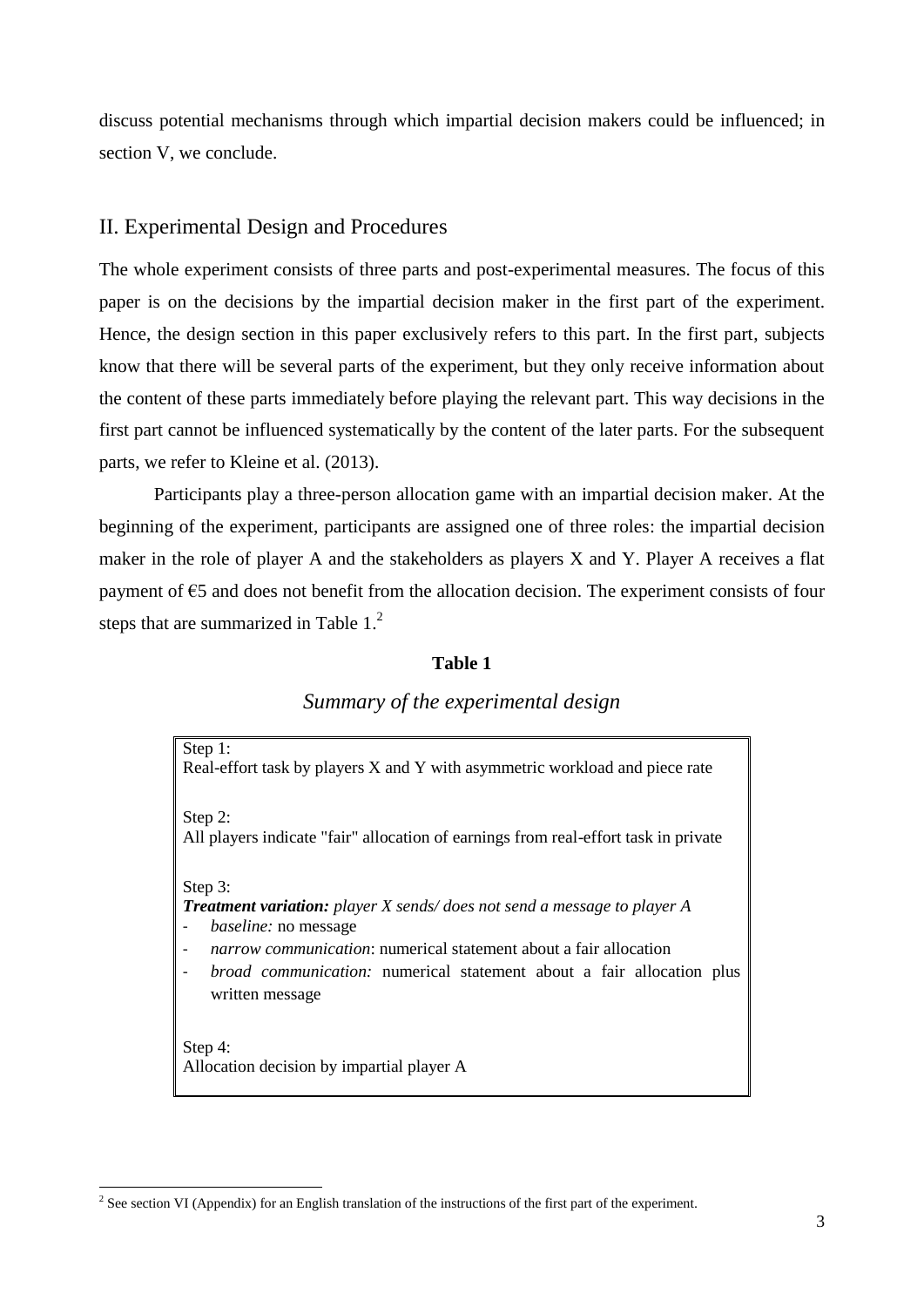#### Step 1:

Players X and Y produce 2000 experimental currency units (ECU) in a real-effort task. They have to count zeroes in a table of zeroes and ones (see Abeler et al. 2011). Due to an asymmetric workload (each player X has to solve 12 tables, whereas each player Y has to solve 4) and an asymmetric piece-rate (each player X produces 150 ECU per task, whereas each player Y produces 50 ECU per task), player X contributes 1800 ECU and player Y contributes 200 ECU to the total amount of 2000 ECU. These asymmetries support different focal fairness rules, according to which the total amount could be allocated between players  $X$  and  $Y$ . Thereby, we aim at implementing a potential normative conflict between players (cf. Reuben and Riedl 2013, Nikiforakis et al. 2012). Allocations of 1000 ECU for both players are supported by the focal fairness rule of equality; 1500 ECU for player  $X$  and 500 ECU for player  $Y$  by an input equity notion of fairness (as player X have to solve three times more tables than players Y); and 1800 ECU for player X and 200 ECU for player Y by an output equity notion of fairness (as players X produce nine times more ECU than players Y).

#### Step 2:

After completing the real-effort task, all three players indicate in private which allocation of the total amount between player X and player Y they consider as fair (referred to in the following as the "initial fairness judgment"). It is made explicit that this indication will not be communicated to any player and has no payoff consequences. By comparing player A's initial fairness judgment with her actual allocation decision, we are able to analyze the direct impact of stakeholders' opinions on impartial decision making.

#### Step 3:

This step is subject to our treatment variation. In the *communication* treatments, player X is given the opportunity to communicate her opinion about a fair allocation of the 2000 ECU towards the decision maker, player A. In the *narrow communication* treatment, this message is restricted to the indication of the allocation in form of numbers. In the *broad communication*  treatment, player X can additionally send a written message of any content to player A (limited to 800 characters). Subjects are explicitly told that they are not allowed to convey any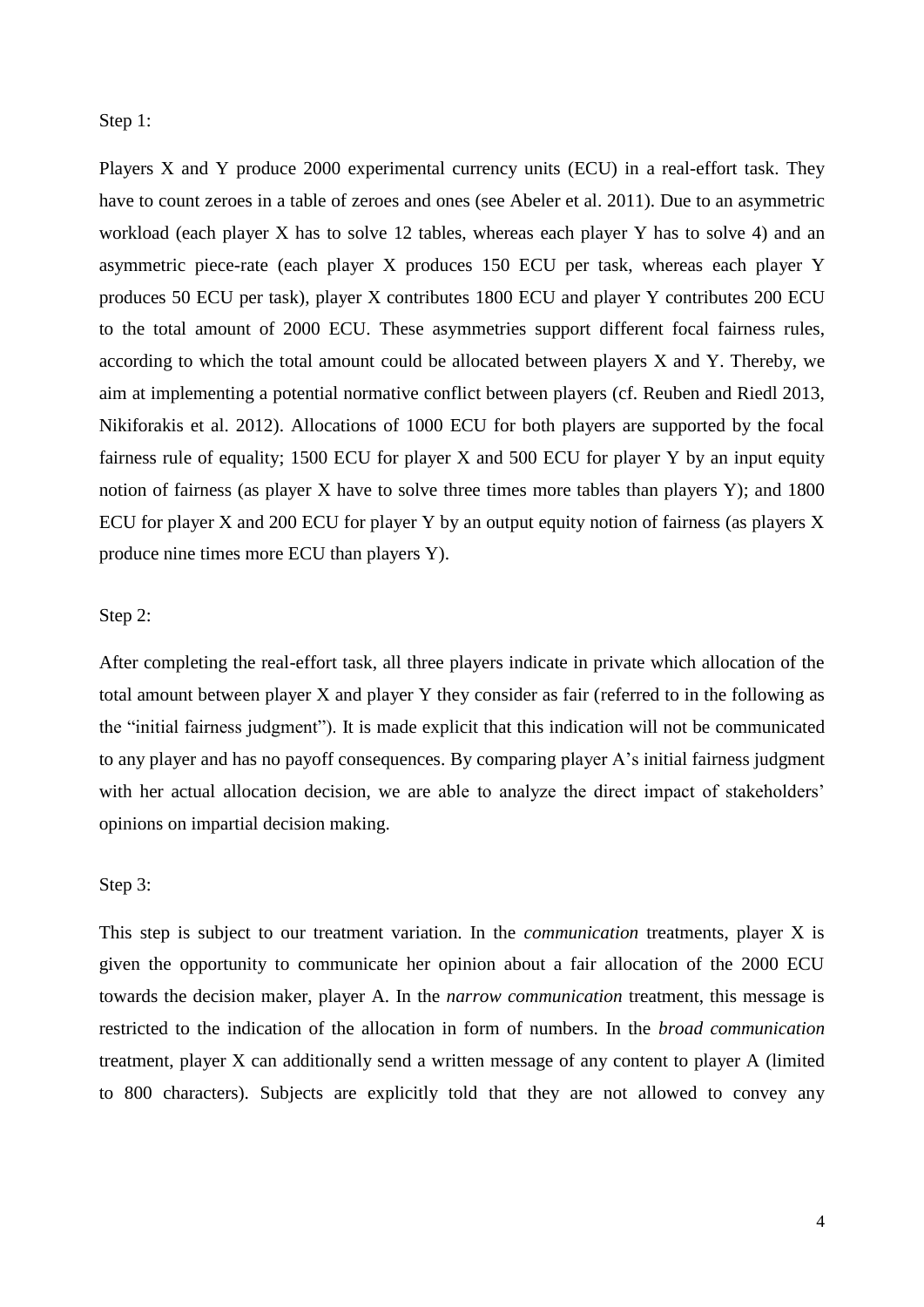information about their identity. No communication takes place in the *baseline.* Players A and Y do not communicate in any treatment.<sup>3</sup>

#### Step 4:

Player A is asked to allocate the 2000 ECU between players X and Y "in a fair way". She has to choose one out of 21 possible allocations. In increments of 100 ECU, these possible allocations range from allocating everything to player X and nothing to player Y to the other extreme of allocating nothing to player X and everything to player Y.

The experiment was conducted in two waves in May and June 2012 and in March 2013 at the Cologne Laboratory for Economic Research using z-tree (Fischbacher 2007).<sup>4</sup> 444 participants were recruited via ORSEE (Greiner 2004) from the subject pool of the laboratory. We collected 59 independent observations for the *baseline*, 58 independent observations for the *narrow communication* treatment, and 30 independent observations for the *broad communication*  treatment. One independent observation was excluded from the analysis of the *narrow communication* treatment, as one subject registered with different accounts and therefore erroneously participated in the *baseline* as well as in the *narrow communication* treatment. Participants were mainly students (53% female) from different fields with a mean age of 24.96 (SD=5.58). The sessions lasted approximately 90 minutes on average. The experimental currency was converted into Euro  $(2$  ECU = 0.01 EUR) at the end of the experiment and paid out in cash. Participants earned on average 15.33  $EUR<sup>5</sup>$  (SD=3.15), including a show-up fee of 4 EUR. 6

#### III. Results

 $\overline{\phantom{a}}$ 

We start by presenting the treatment differences in allocations to players X. Figure 1 illustrates the empirical cumulative distributions of allocations to players X by treatments. Players A almost exclusively allocate amounts consistent with focal fairness rules (or compromises between the rules) as the vast majority of the allocations to players X range between 1000 and

 $3$  We restrict the voice opportunity to player X, as this allows us to study the mere effect of the influence of one opinion. If player Y also had this possibility, we would have introduced complexity to the setting, which would have complicated identification. Yet, we deem the influence of competing opinions on impartial decision makers to be interesting for potential future research. Communication from an impartial decision maker to the stakeholders is another interesting subject for research, albeit beyond the scope of this paper (see, e.g., Engel and Zhurakhovska 2013a).

Results are not significantly different across waves, so that we pool the data of the two waves.

<sup>&</sup>lt;sup>5</sup> 15.33 EUR corresponded to 19.13 USD in May/June 2012 and 19.94 USD in March 2013.

<sup>&</sup>lt;sup>6</sup> Earnings and duration of the experiment refer to the whole experimental session including the subsequent parts that are not relevant for this paper.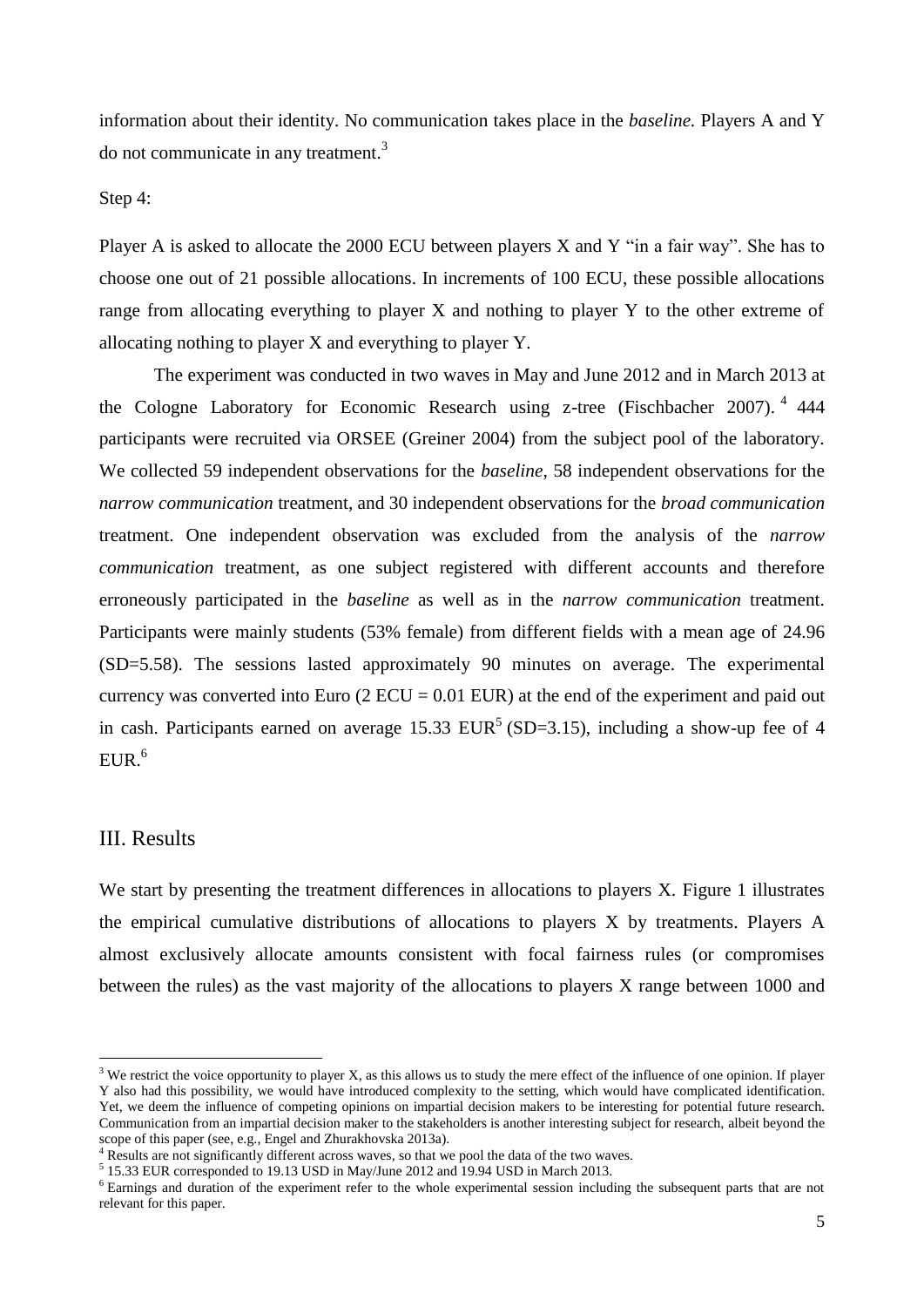1800 ECU.<sup>7</sup> The equal split is the modal choice in all treatments. Most interestingly for our research question, players A allocate less money to players X who have stated their opinion than to those players X in the *baseline*. On average, players A allocate 1271 ECU (sd=261.989) to players X in the *baseline,* but only 1167 ECU (sd=295.81) in the *narrow communication* treatment and 1160 ECU (sd=192.26) in the *broad communication* treatment. These differences are statistically significant (Mann-Whitney tests – *narrow* vs. *baseline*: |z|=1.763, p=0.0779, *broad* vs. *baseline*:  $|z|=1.940$ ,  $p=0.0524$ .<sup>8</sup> The negative effect of communication on allocations to players X is also confirmed by a parametric test (Model 1 in Table 2). Hence, we state our main result as follows:

**Result 1:** Players A allocate significantly less money to players X in the *communication* treatments than in the *baseline*.

#### **Figure 1**



#### *Allocations to players X (in ECU) by treatment*

<sup>&</sup>lt;sup>7</sup> Hence, these results support the notion that impartial decision makers make reasonable decisions and try "to live up to the expectations of their office" (Engel and Zhurakhovska 2013b, p. 17), although not motivated by monetary self-interest. Engel and Zhurakhovska (2013b) come to very similar conclusions when studying punishment behavior of impartial decision makers in a public goods game. Moreover, the variation in allocation decisions is well in line with Frohlich and Oppenheimer (2004) and Cappelen et al. (2007) who find a substantial heterogeneity in fairness ideals when several focal fairness rules could apply.

<sup>&</sup>lt;sup>8</sup> See also Kleine et al. (2013) for a cursory analysis of the allocations made by player A in the first wave of the experiment.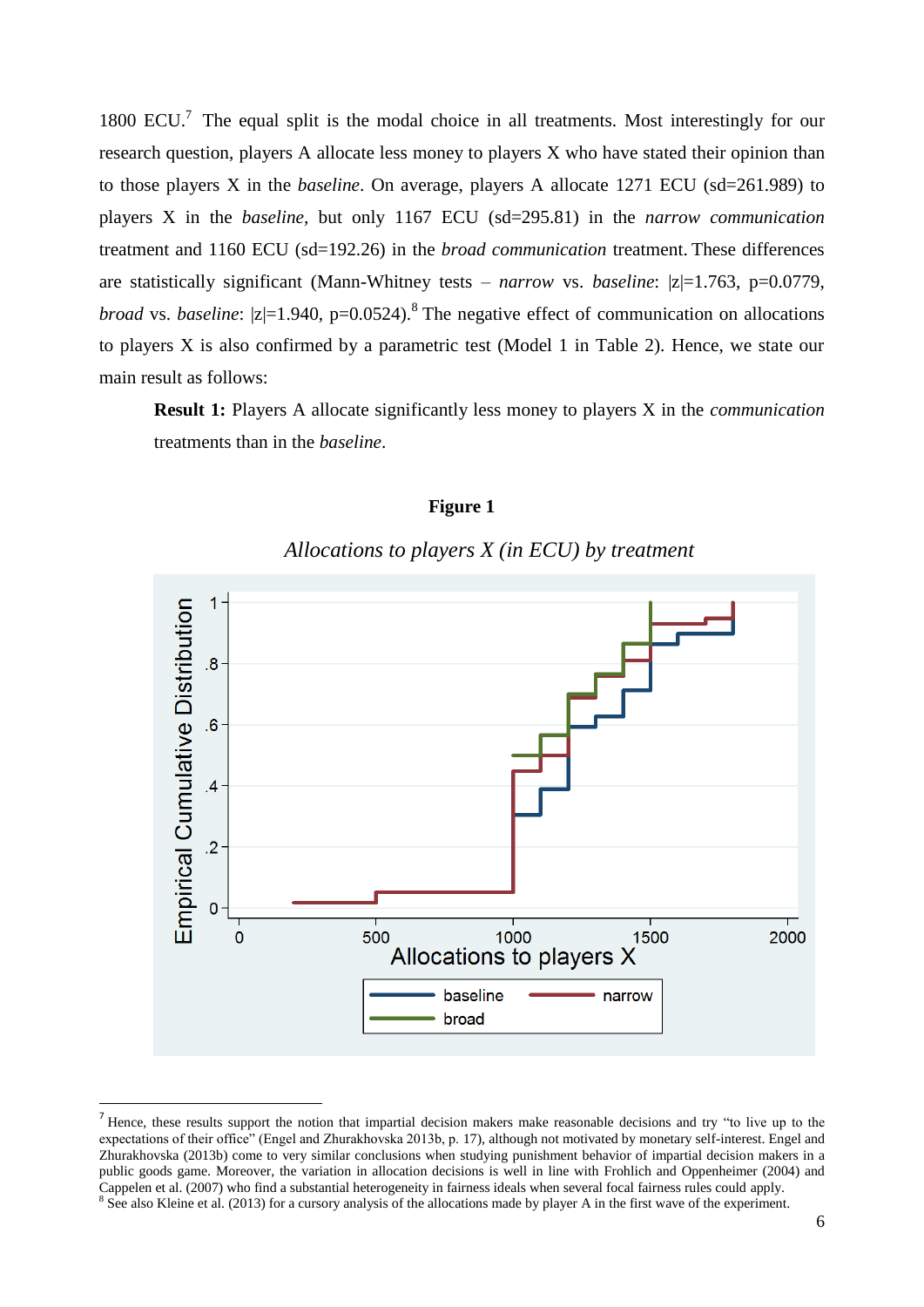| Dependent variable: Allocations to players X |             |             |  |  |
|----------------------------------------------|-------------|-------------|--|--|
|                                              | Model 1     | Model 2     |  |  |
| <b>Narrow</b>                                | $-103.95**$ | $-65.09*$   |  |  |
|                                              | (51.78)     | (35.63)     |  |  |
| <b>Broad</b>                                 | $-111.18**$ | $-111.29**$ |  |  |
|                                              | (48.82)     | (49.47)     |  |  |
| Initial fairness judgment                    |             | $0.59***$   |  |  |
|                                              |             | (0.08)      |  |  |
| Constant                                     | 1271.19***  | 508.27***   |  |  |
|                                              | (34.38)     | (105.39)    |  |  |
| N                                            | 147         | 147         |  |  |
| P model                                      | 0.04        | < 0.001     |  |  |
| $R^2$                                        | 0.04        | 0.44        |  |  |

**Table 2** *Treatment effects on allocations to players X*

OLS regressions. Robust standard errors are presented in parentheses. The *narrow* dummy equals 1 for all observations of the *narrow communication* treatment, the *broad* dummy equals 1 for all observations of the *broad communication* treatment, *initial fairness judgment* controls for initial fairness judgments by players A. Significance at the 10%, 5%, and 1% level is denoted by \*, \*\*, and \*\*\*, respectively.

We now turn our analysis to the underlying reasons for this negative communication effect on allocations to players X. First, we compare the initial fairness judgments by players A across the treatments. We can thereby rule out that ex ante differences in players A's initial fairness judgments between treatments (either by chance or by an incorporation of expected potential messages in the *communication* treatments) are driving the result. It turns out that average initial fairness judgments are statistically not significantly different between the *communication* treatments and the *baseline* (mean *baseline*: 1289 ECU, sd=263.72; mean *narrow*: 1224.14 ECU, sd=288.56; mean *broad*: 1290 ECU, sd=330.46; Mann Whitney tests – *baseline* vs. *broad*: |z|= 0.230, p=0.8182, *baseline* vs. *narrow*:  $|z|=1.196$ , p=0.2317). Moreover, on the basis of a parametric analysis, differences in allocation between treatments remain significant even when controlling for initial fairness judgments (Model 2 in Table 2). Additionally, in the *baseline*, there are no systematic differences between initial fairness judgments and actual allocations (mean deviations:  $-18.64$  ECU, Wilcoxon signed-rank test:  $|z|=0.846$ ,  $p=0.3973$ ), whereas players A in the *communication* treatments allocate significantly lower amounts to players X than initially considered as fair (*narrow*: mean deviation: - 56.90 ECU, Wilcoxon signed-rank test: |z|=1.872, p=0.0612; *broad*: mean deviation: - 130.00 ECU, Wilcoxon signed-rank test: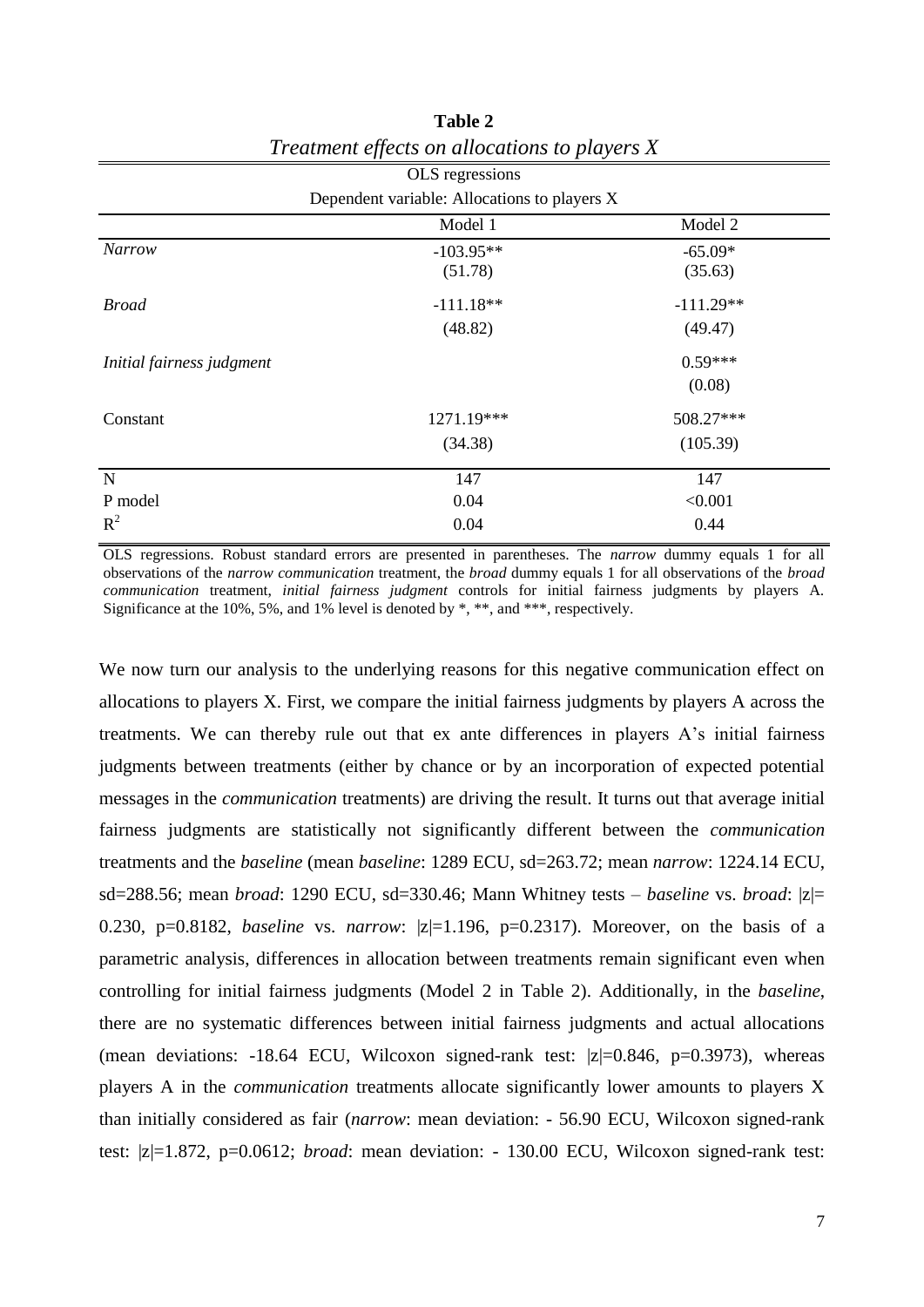$|z|=2.230$ ,  $p=0.0257$ ). We therefore infer that direct reactions to messages are the main causing of the treatment differences.

In order to obtain a better understanding of the potential underlying mechanisms that lead to this Result 1, we examine to which kind of messages players A react by deviating from their initial fairness judgment. We focus on the numerical content of the messages, as this content is comparable across *communication* treatments and the requested amount seems to capture the essential part of the influence of the messages on the actual allocation decisions. The content of the messages can be summarized as follows: on average, players X claim 1405 ECU for themselves (sd=282.48) in the *narrow communication* treatment and 1260 ECU (sd=352.92) in the *broad communication* treatment. If players X can only send a numerical statement, these statements are weakly significantly "more aggressive" compared to the situation in which players X can additionally send a free form text message (Mann Whitney test – *narrow* vs. *broad*:  $|z|=1.790$ , p=0.0734). Yet, reaction patterns by players A are very similar across the *communication* treatments.

#### **Figure 2**



#### *Influence of messages on decisions by players A*

*Message minus initial fairness judgment* is the requested amount by player X minus the initial fairness judgment by player A (in ECU); *Allocation minus initial fairness judgment* is the actual allocation to player X minus the initial fairness judgment by player A (in ECU).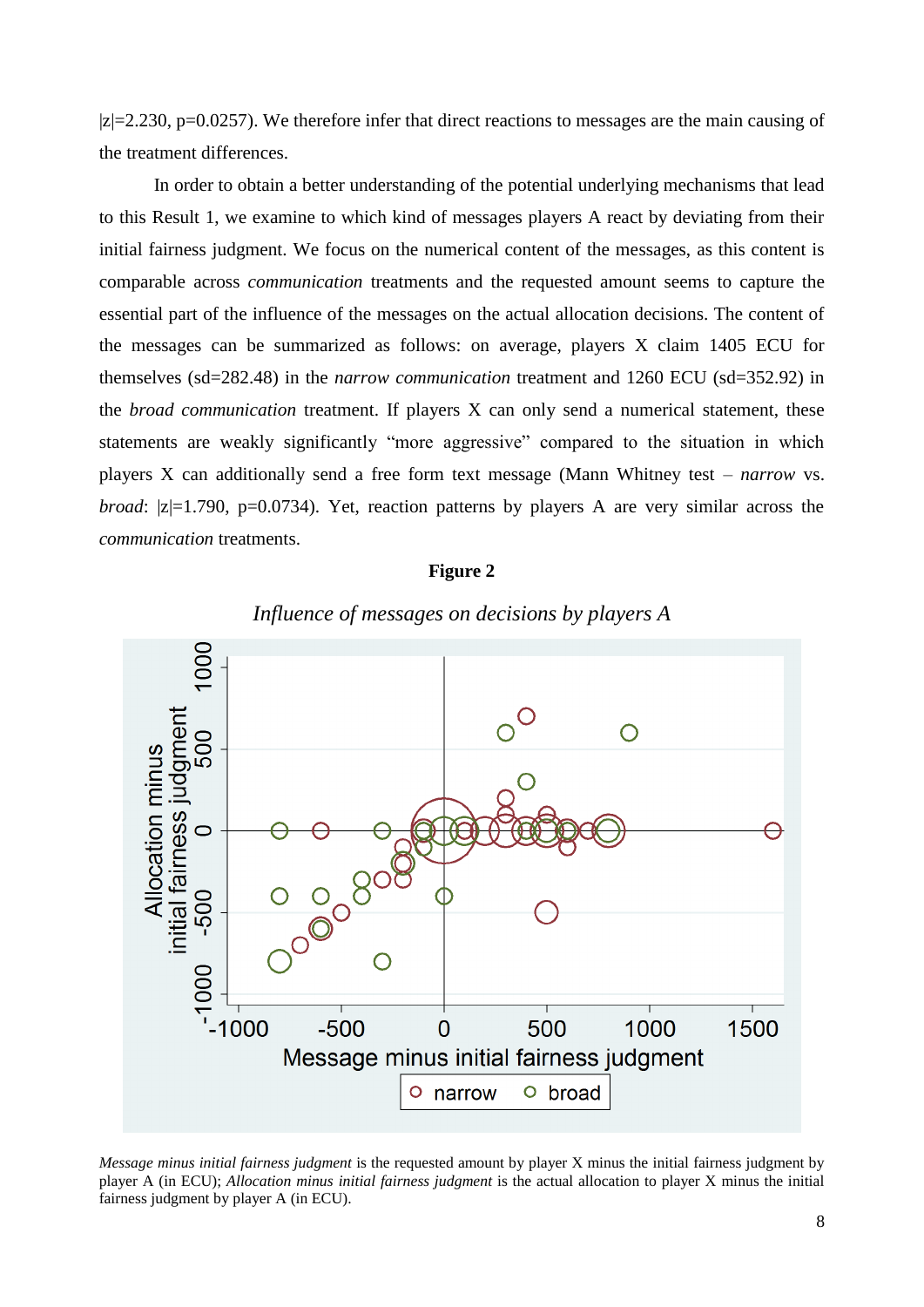The scatter plot in Figure 2 shows how players A deviate from their initial fairness judgment (yaxis) in reaction to differences between their initial fairness judgment and the requested allocation from players X (x-axis). In both *communication* treatments, some players A are confronted with requests below their initial fairness judgment and some with requests equal to or above their initial fairness judgment. Descriptively, when players X request a higher amount than initially considered as fair by players A (i.e., for values greater than 0 on the x-axis), some players A decide to (partly) follow the suggestion and only few punish high requests by reducing the allocation to players X. However, when receiving such requests, the vast majority of players A do not deviate from the initial fairness judgment. By contrast, when receiving requests by players X that are lower than the initial fairness judgment, only few players A stick to their initial fairness judgment and the majority reduce the allocation to players X.

We separately test the influence of claims above and below the initial fairness judgments of players A using the Spearman rank test. When claims are above the initial fairness judgment, there is no significant correlation between the deviation of the requests from the initial fairness judgment and the deviation of the allocations from the initial fairness judgment (Spearman's Rho  $-$  *narrow* (N=30): r<sub>S</sub>=-0.2332, p=0.2149, *broad* (N=12); r<sub>S</sub>=0.1352, p=0.6753). On the contrary, the deviation of requests from the initial fairness judgment and the deviation of allocations from the initial fairness judgment are positively correlated when these requests are below the initial fairness judgments of players A (Spearman's Rho – *narrow* (N=12):  $r_s$ = 0.6582, p= 0.0200, *broad* (N=14);  $r_s$ =0.5215, p=0.0558).<sup>9</sup> Consequently, we state our second result as follows:

**Result 2:** Players A are systematically influenced by messages of players X and follow these suggestions when the requested amount is below the amount players A initially considered as fair. They are not influenced if the requested amount is above their initial fairness judgment.

#### IV. Mechanisms of Stakeholders' Influence

 $\overline{a}$ 

In this section, we discuss the potential mechanisms why and how impartial decision makers could be influenced by stakeholders' statements. As a starting point, we relate our results to the cognitive dissonance model by Konow (2000), which also makes predictions about impartial decision making. In line with Konow (2000), we assume that impartial decision makers have

<sup>9</sup> Even if we pool the data from the *narrow communications* treatment and the *broad communication* treatment, we do not observe a correlation for situations, in which claims by players X are above the initial fairness judgments of players A (Spearman's Rho – (N=42):  $r_s$  = 0.1028, p= 0.5170). Obviously, our result for the strong positive correlation in situations where the claims by players X are below the initial fairness judgments of players A (Spearman's Rho – (N=26):  $r_s$ = 0.6586, p= 0.0003) is also supported for the pooled data set.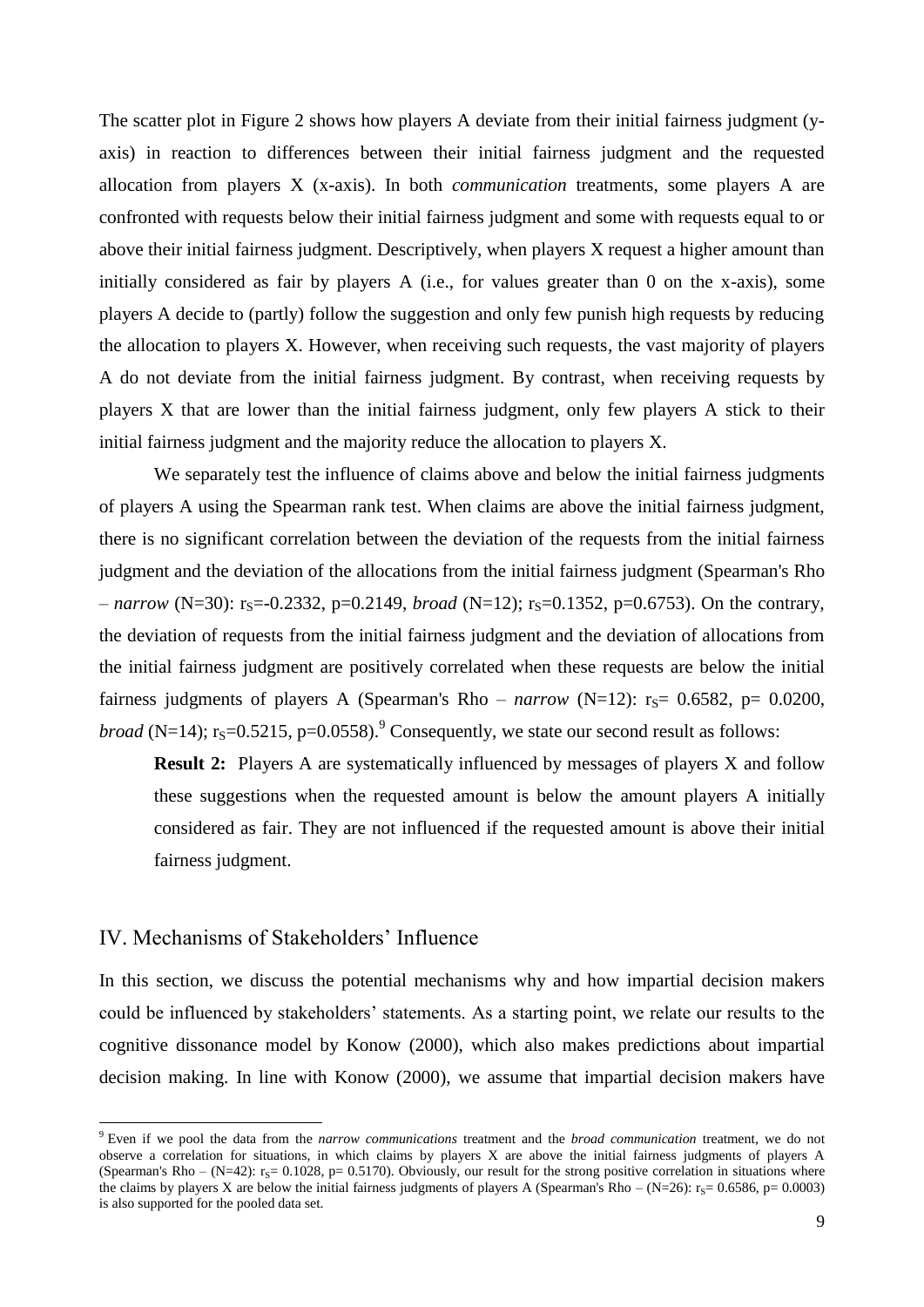subjective fairness values, that they apply these values to the situation at hand, and that they experience disutility when deviating from this personal fairness judgment in their final decision. Since material self-interest is absent, impartial decision makers should choose the allocation that equals their personal fairness judgment.

According to this line of reasoning, it is not clear why we should observe deviations from initial fairness judgments towards final decisions in *communication* treatments. If impartial decision makers are sufficiently confident about the application of their fairness values to the situation, they should consider stakeholders' statements irrelevant. Yet, in our experiment, decision makers react to the statements of stakeholders. Accordingly, we infer that impartial decision makers have some degree of uncertainty about the fit of their own fairness values to the particular situation. Such uncertainty about the "right" allocation decision leaves room for stakeholders' statements to influence decisions.

Surprisingly, this influence does not, on average, lead to results that favor communicating stakeholders over those stakeholders in the same role in the *baseline*. Although impartial decision makers seem to react to the statements of stakeholders, they do not generally align their allocation decision with the communicated suggestions. Decision patterns show that impartial decision makers do not follow claims for allocations that exceed their initial fairness judgment. However, they are willing to follow claims that are lower than their initial fairness judgment. This indicates that impartial decision makers are aware of a potential self-interest bias in messages when stakeholders ask for higher shares. It is reasonable to assume that these statements have been expected by impartial decision makers and hence convey no new information. At the same time, lower requests may have been perceived as non-biased and therefore as new relevant information about a fair allocation. Therefore, impartial decision makers update their fairness judgment according to low statements, but not to high statements.

To sum up, we are able to reconcile our findings with the idea of decision makers who act based on their own fairness judgment. Yet, our results imply two qualifications. First, impartial decision makers have some degree of uncertainty in their initial judgment. Second, impartial decision makers consider the potential self-interest bias in the stakeholders' statements when updating their fairness judgment.

Our data do not allow us to distinguish between different underlying sources of motivation that lead to a fairness judgment. Hence, we leave open whether the subjective fairness values of impartial decision makers are based only on intrinsic fairness principles, such as equality or equity, or whether these values also include the desire to consider the well-being of both stakeholders. However, it is appealing to assume that impartial decision makers are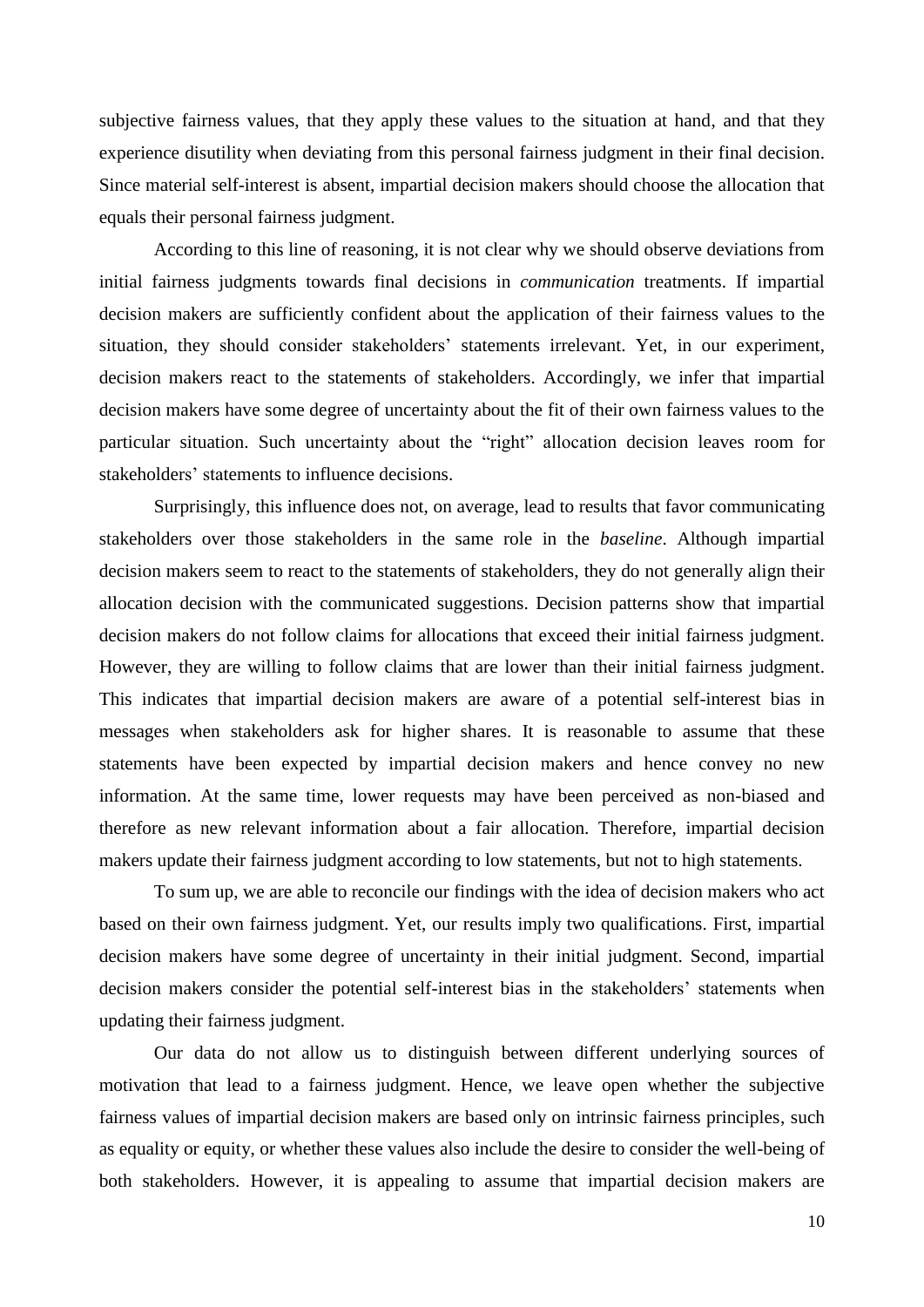motivated by the attempt to maximize the joint utility of both stakeholders, players X and Y. If this is the dominating understanding of fairness, the initial fairness judgments are the result of such maximizations. Beliefs about communicating stakeholders' utility could be subject to an update, particularly if decision makers receive moderate statements. In these cases, decision makers would be able to infer that reducing the allocation to that stakeholder, player X, and thereby increasing the allocation to the other stakeholder, player Y, would not hurt player X as much as it would help player Y. Decision patterns in this experiment are in line with such a utilitarian rationale.

Punishment of overly demanding claims may additionally have contributed to the significantly lower transfers towards communicating stakeholders in the *communication* treatments. Yet, we observe only little punishment in our setting. The reason why these reactions occur less often than in the standard dictator game (see, e.g., Rankin 2006) may be explained by two factors: First, the potential fairness rule of output equity allows for very high allocations to stakeholders with the role of player X. Therefore, even high claims might still appear reasonable. Second, impartial decision makers' outcomes are not affected by the requests, which might cause less negative emotional reactions to high claims.

#### V. Concluding Discussion

In this paper, we study whether and under which circumstances stakeholders persuade impartial decision makers of their fairness opinions. By comparing two *communication treatments* with a *baseline*, we find that impartial decision makers are indeed influenced by statements of stakeholders. Surprisingly, stakeholders who state their opinion are allocated significantly less money than their counterparts in the *baseline*. Our analysis within both *communication treatments* shows that this effect can be attributed to the decision makers' willingness to follow stakeholders' moderate requests and largely to ignore high monetary claims.

Shall we conclude that communication opportunities are hurtful to stakeholders? We clearly object to such a conclusion. The focus of our paper is on the influence of stakeholders on impartial decision makers' choices and hence on consequences for distributions. Yet, when talking about stakeholders' utility, we deem that the sole focus on the monetary consequences of statements would be inadequate, as other (potentially positive) aspects are not captured by this monetary dimension. E.g., a stakeholder might appreciate if her fairness opinion is implemented by the impartial decision maker – this is indeed on average more often the case in the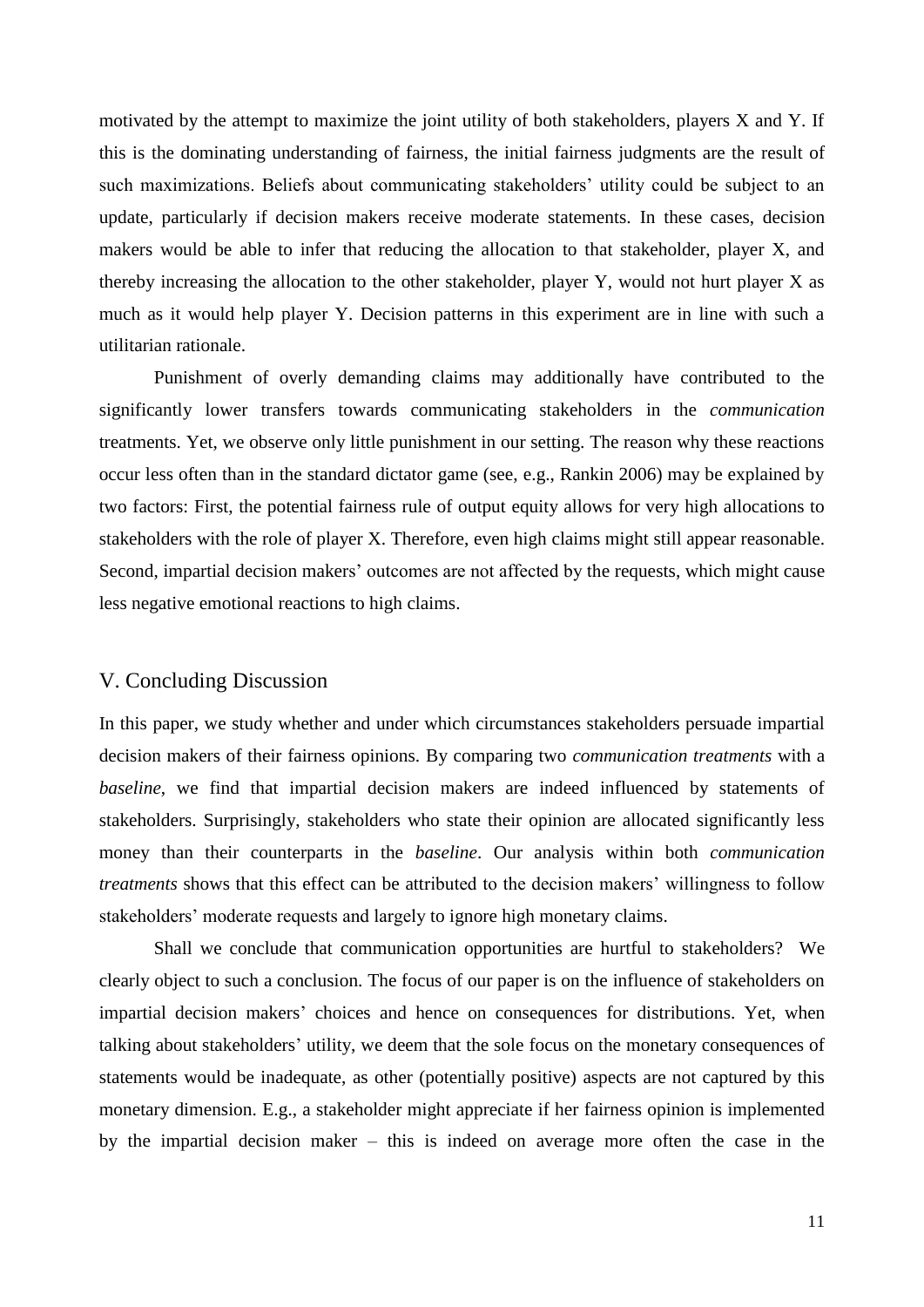*communication* treatments than in the *baseline*. <sup>10</sup> Moreover, we refer to our companion paper (Kleine et al. 2013), in which we show that, despite the negative monetary consequences, stakeholders who have an opportunity to express themselves in the *communication* treatments are more generous in subsequent interaction with the impartial decision makers than their counterparts in the *baseline*. These aspects can clearly be considered as positive effects of giving stakeholders the opportunity to state their opinion.

Our laboratory experiment shows causal effects of impartial decision making under stakeholders' influence when it comes to fairness decisions, and it contributes to understanding the potential underlying processes. Both could hardly be achieved in the field, e.g., by studying judges' decisions. The laboratory approach requires a high degree of abstraction and a design that deliberately neglects certain aspects of "real-world" interactions with impartial decision makers for the sake of identifying causal effects. Future research could relax some of these constraints and thus explore the robustness of our findings.

 $\overline{a}$ 

<sup>10</sup> On average, 16.9% of all allocations in the *baseline* treatment are equal to the initial fairness judgment stated in private by the respective stakeholders, compared to 27.6% in the *narrow communication* treatment and 26,6% in the *broad communication* treatment (Pearson Chi<sup>2</sup> *narrow* vs. *baseline*: chi<sup>2</sup> (1) = 1.9147, p=0.166, *broad* vs. *baseline*: chi<sup>2</sup> (1) = 1.1640, p=0.281).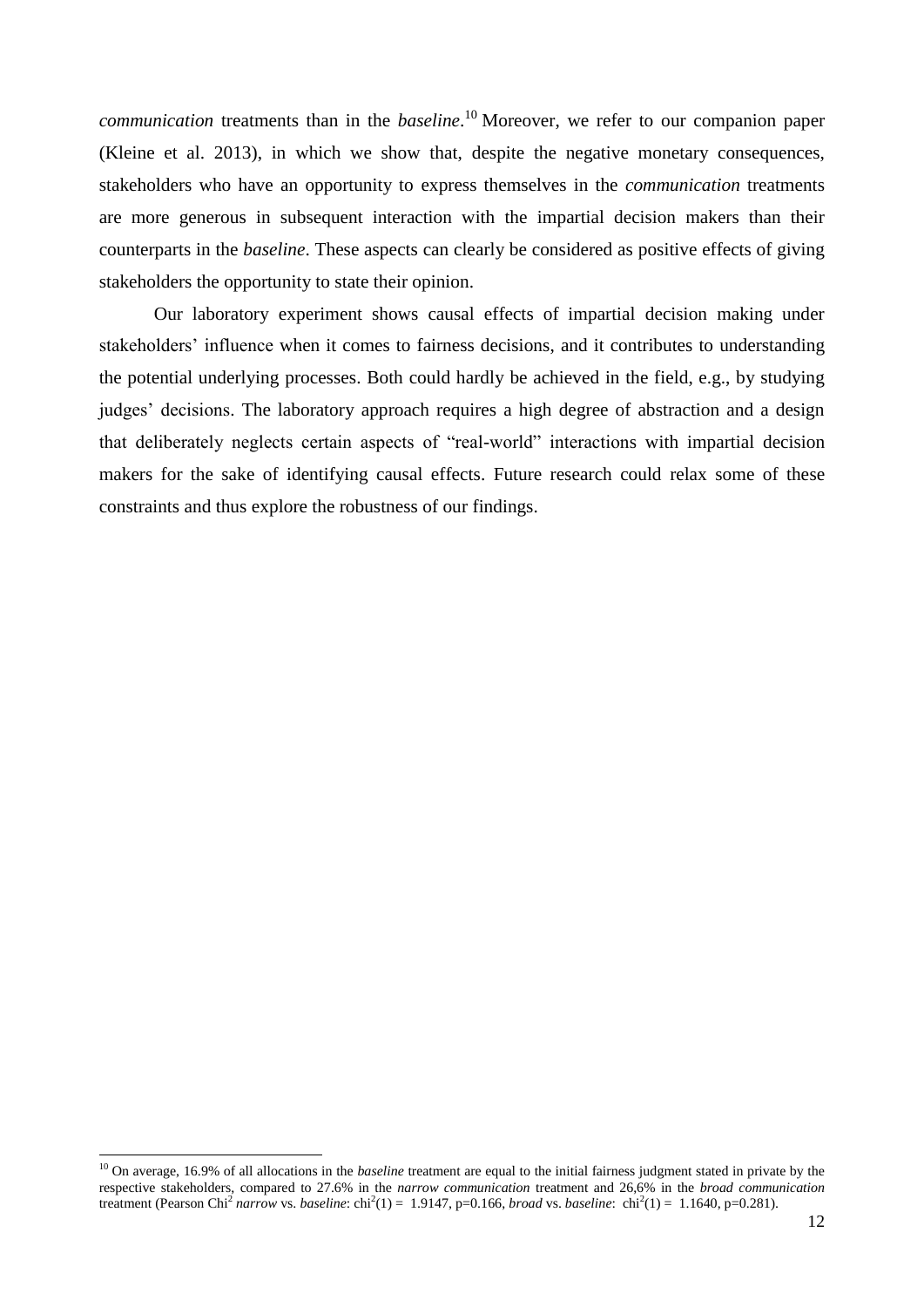#### **VI. References**

- Abeler, J., A. Falk, L. Goette and D. Huffman. 2011. Reference points and effort provision. *American Economic Review*, **101**(2): 470–492.
- Andreoni, J. and J. M. Rao. 2011. The power of asking: How communication affects selfishness, empathy, and altruism. *Journal of Public Economics*, **95**(7-8): 513–520.
- Babcock, L. and G. Loewenstein. 1997. Explaining bargaining impasse: The role of self-serving biases. *The Journal of Economic Perspectives*, **11**(1): 109-126.
- Cappelen, A. W., A. D., Hole, E. O. Sørensen and B. Tungodden. 2007. The pluralism of fairness ideals: An experimental approach. *American Economic Review*, **97**(3): 818–827.
- Chavanne, D., K. McCabe and M.P. Paganelli. 2010. Shared experience and third-party decisions: a laboratory result. *SSRN eLibrary* http://ssrn.com/abstract=1534942.
- Diamond, S.S., M.R. Rose, B. Murphy and J. Mexiner. 2011. Damage anchors on real juries. *Journal of Empirical Legal Studies,* **8**: 148-178.
- Dickinson, D. L. and J. Tiefenthaler. 2002. What is fair? Experimental evidence. *Southern Economic Journal*, **69**(2): 414-428.
- Engel C., and L. Zhurakhovska. 2013a. Words substitute fists justifying punishment in a public good experiment. *MPI Collective Goods Preprint No. 2013/16.*
- Engel C., and L. Zhurakhovska. 2013b. You are in charge. Experimentally testing the motivating power of holding a (judicial) office. *Working paper*.
- Engelmann, D. and A. Strobel. 2004. Inequality aversion, efficiency and maximin preferences in simple distribution experiments. *American Economic Review*, **94**(4): 857-869.
- Fehr, E., M. Naef and K. M. Schmidt. 2006. Inequality aversion, efficiency, and maximin preferences in simple distribution experiments: Comment. *American Economic Review*, **96**(5): 1912-1917.
- Fischbacher, U. 2007. Z-tree: Zurich toolbox for ready-made economic experiments. *Experimental Economics*, **10**(2): 171–178.
- Frohlich, N., J. Oppenheimer and A. Kurki. 2004. Modeling other-regarding preferences and an experimental test. *Public Choice*, **119**(1-2): 91–117.
- Greiner, B. 2004. An online recruitment system for economic experiments. MPRA Paper 13513. University Library of Munich, Germany.
- Guthrie, C., J. J. Rachlinski and A. J. Wistrich. 2000. Inside the judicial mind. *Cornell Law Review*, **86**: 777-830.
- Guthrie, C., J. J. Rachlinski and A. J. Wistrich. 2007. Blinking on the bench: how judges decide cases. *Cornell Law Review,* **93**: 1-44.
- Hole, A. D. 2011. Communication and fair distribution. *Rationality and Society,* **23**(2): 234-264.
- Kleine, M., P. Langenbach and L. Zhurakhovska. 2013. How voice shapes reactions to impartial decision makers: an experiment. *MPI Collective Goods Preprint No. 2013/11.*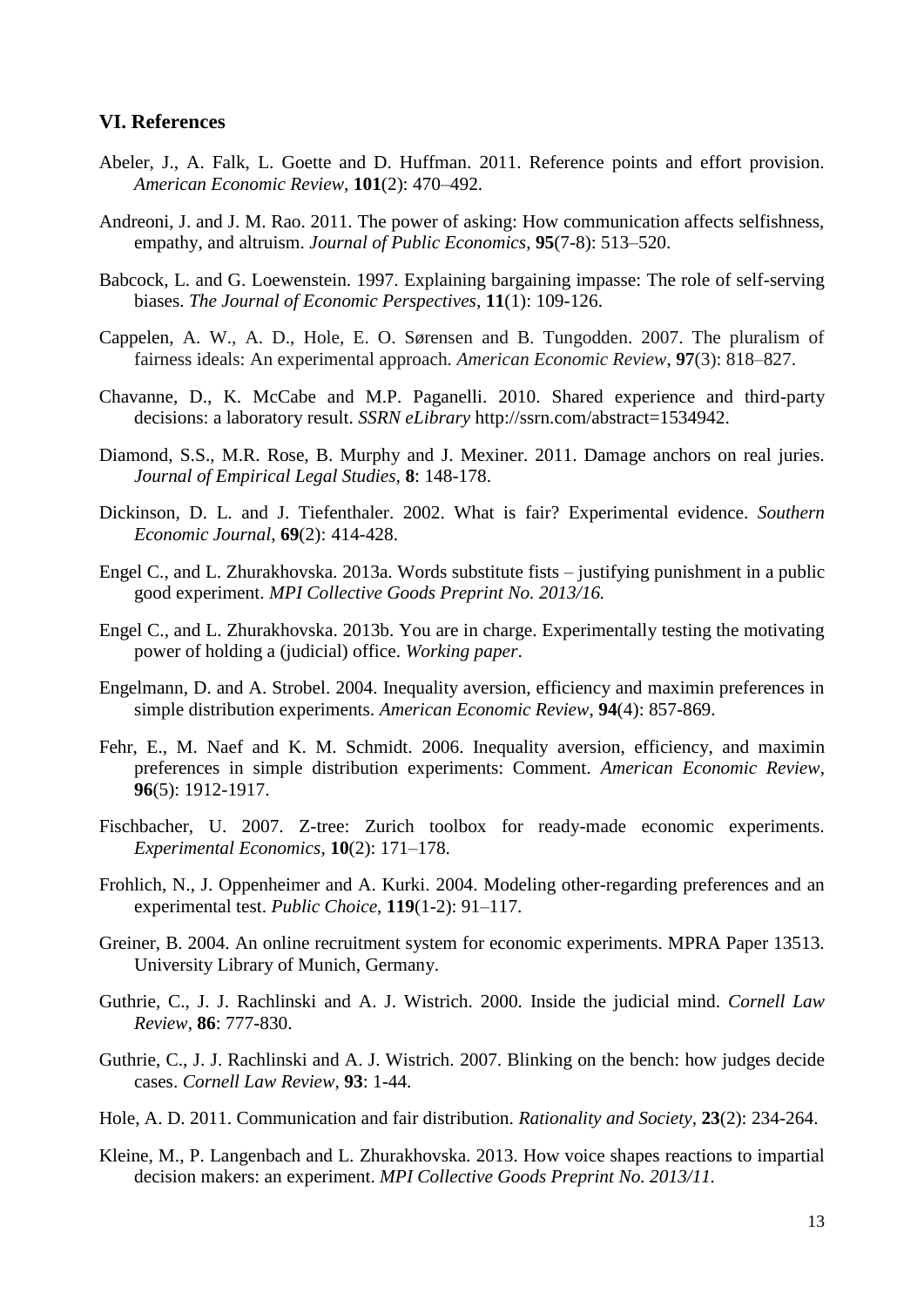- Konow, J. 2000. Fair shares: accountability and cognitive dissonance in allocation decisions. *American Economic Review*, **90**(4): 1072-1091.
- Mohlin, E. and M. Johannesson. 2008. Communication: content or relationship? *Journal of Economic Behavior and Organization*, **65**(3-4): 409-419.
- Nikiforakis, N., C. N. Noussair and T. Wilkening. 2012. Normative conflict and feuds: the limits of self-enforcement. *Journal of Public Economics*, **96**(9-10): 797-807.
- Rachlinski, J. J., C. Guthrie and A. J. Wistrich. 2013. Consilience in the courtroom: do apologies affect adjudication? *Cornell Law Review*, **98**(5): 1189-1243.
- Rankin, F. W. 2006. Request and social distance in dictator games. *Journal of Economic Behavior and Organization*, **60**(1): 27-36.
- Reuben, E. and A. Riedl. 2013. Enforcement of contribution norms in public good games with heterogeneous populations. *Games and Economic Behavior*, **77**(1): 122-137.
- Robbennolt, J. K. and R.M. Lawless. 2013. Bankrupt apologies. *Illinois Program in Law, Behavior and Social Science Paper No. LBSS13-20*.
- Vidmar, N. 2011. The psychology of trial judging. *Current Directions in Psychological Science*, **20**(1): 58-62.
- Yamamori, T., K. Kato, T. Kawagoe and A. Matsui. 2008. Voice matters in a dictator game. *Experimental Economics*, **11**(4): 336-343.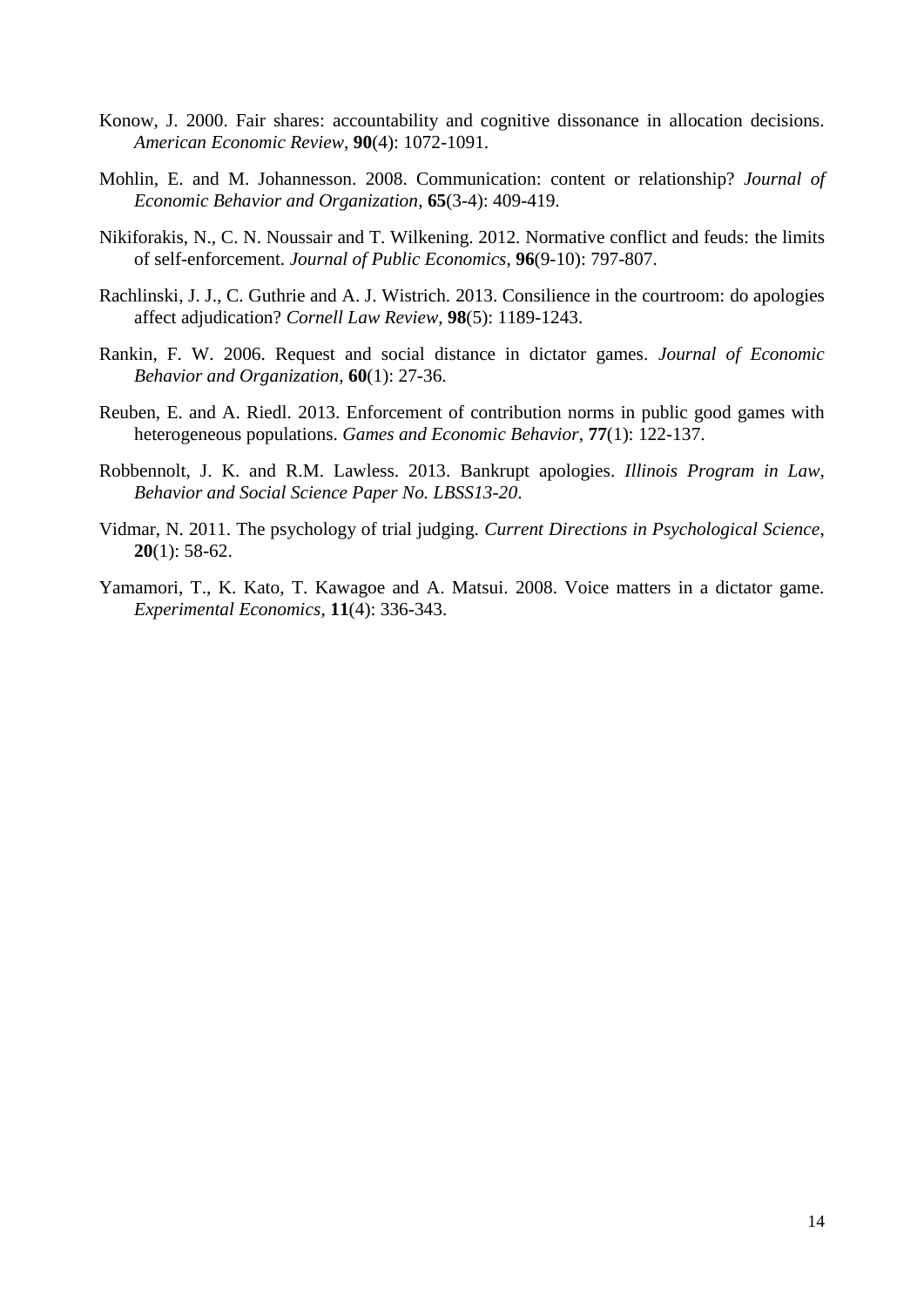### **VII. Appendix: Instructions**

The instructions for the *baseline* and the *communication* treatments only differ in one regard. The *baseline* consists only of Steps 1 and 2. In the *communication* treatments, an additional intermediate step between these two steps is introduced. Therefore, we report first the full instructions of the *baseline* and afterwards only the new step 2 of the *communication* treatments. Here, we only present the instructions for the part of the experiment that is of interest for this paper. We refer to Kleine et al. 2013 for the complete instructions of the experiment.

a) Baseline

#### **General Instructions for Participants**

Please begin by reading these instructions carefully. **Communication during the experiments is prohibited.** If you have any questions, please raise your hand. We will then come to you. **Disobeying this rule will lead to exclusion from the experiment and all payments.** 

The experiments are conducted anonymously, i.e., nobody is told with which other participant he or she has interacted. The analysis of the experiment results will also be conducted anonymously.

You will take part in several experiments today. You can earn money during the experiments, depending on the decisions you and the other participants make. In the first experiment, we speak not of  $\epsilon$ , but of Taler. Your income from this experiment is therefore initially calculated in Taler. At the end of the experiment, the Taler earned are **converted into Euro at a rate of 2 Taler = 1 Cent and paid out to you**. In addition, each participant receives a lump sum payment of 4 Euro for showing up today.

The instructions for the individual experiments will be handed out to you just before each respective experiment. On the following pages, we will first describe the exact procedure of the first experiment. Then, there will be more experiments. It will be **impossible** for you to lose your earnings from one of the experiments in a later experiment.

After the final experiment, you will be given a questionnaire. Once you have filled in this questionnaire, the total sum you have earned will be paid to you in cash.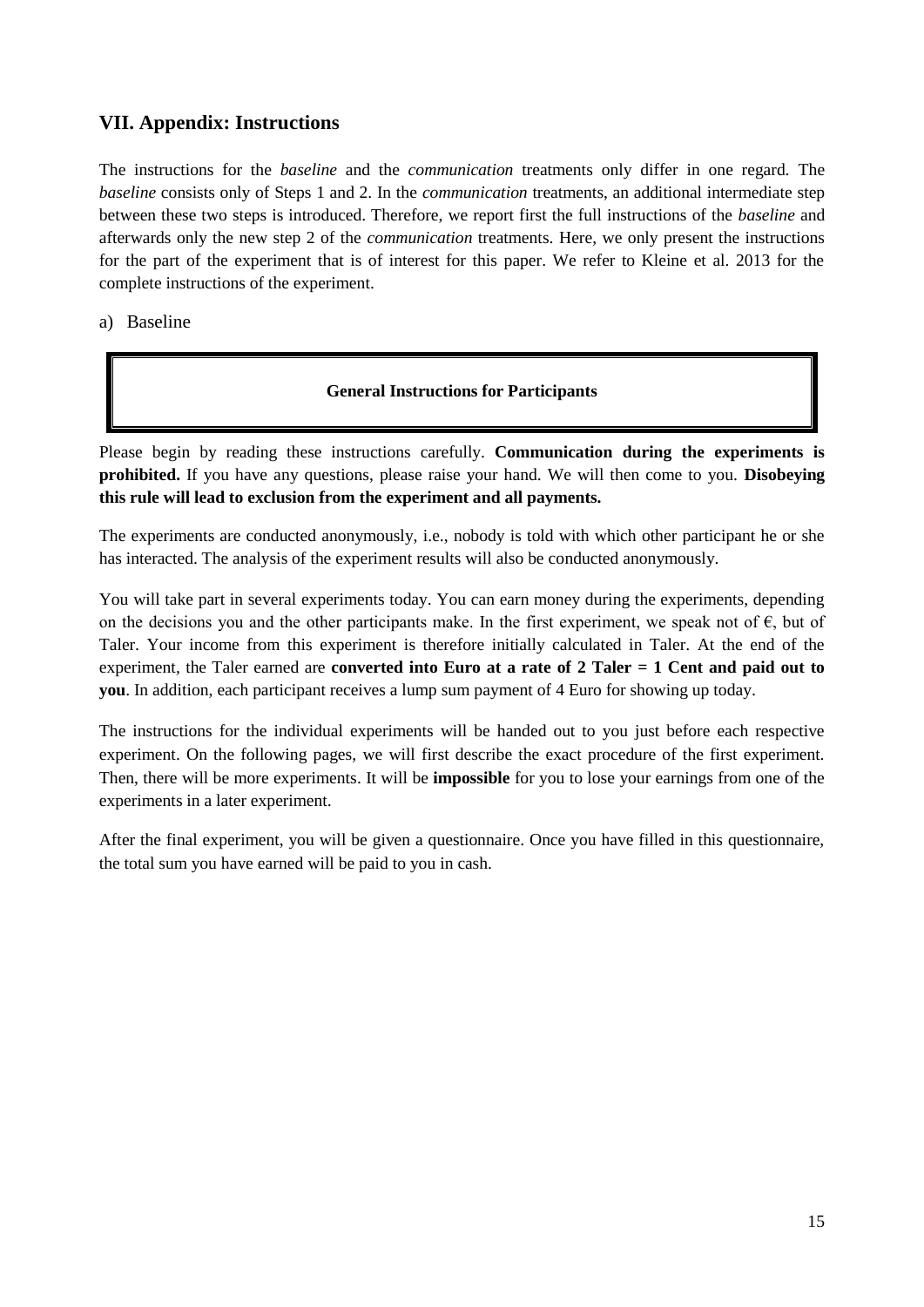#### **Information on the First Experiment: Part 1**

In this experiment, there are three roles: **A**, **X**, and **Y**. At the beginning of the experiment, you are assigned a role **at random**. One participant A, one participant X, and one participant Y form a **group** in this experiment. In this part of the experiment, participant **A** receives a **fixed lump sum of 5 Euro**, which remains unaltered regardless of the decisions taken by A or the other participants. The earnings of participants **X and Y are determined** by the **decisions** made in the course of the experiment. We shall now explain how exactly this works.

This experiment consists of **several parts**. First, we explain and conduct the **first part of the experiment**. You will receive further information separately for the other parts. **Here it is also impossible for you to lose what you have earned in a previous part of the experiment**.

The first part of the experiment consists of **two** steps.

#### **Step 1:**

Participants **X** and **Y each solve** a predetermined number of **tasks**. Each task consists of determining the correct amount of zeroes in a table consisting of the numbers 0 and 1. If an incorrect number is given, the participant has up to two more attempts to find the correct number. If the number given is still incorrect after three attempts, the task is considered not completed, and the participant is given a new task. The format of the table (i.e., the number of lines and columns) is the same for all tasks and participants. The tasks are presented to participants X and Y on the screens, as in the following example:

| Task No.<br>Number of tasks solved correctly: |                                    |              |  |  |
|-----------------------------------------------|------------------------------------|--------------|--|--|
|                                               | How many zeroes are in this table? |              |  |  |
|                                               | 1111001111111111                   |              |  |  |
|                                               | 111101101010111                    |              |  |  |
|                                               | 111111101111011                    |              |  |  |
|                                               | 110101011110111                    | Your answer: |  |  |
|                                               | 111111011111111                    |              |  |  |
|                                               | 101111111111111                    |              |  |  |
|                                               | 111110111111111                    |              |  |  |
|                                               | 100011000100001                    |              |  |  |
|                                               | 1110111111111111                   |              |  |  |
|                                               | 101101101010111                    | OK           |  |  |
|                                               |                                    |              |  |  |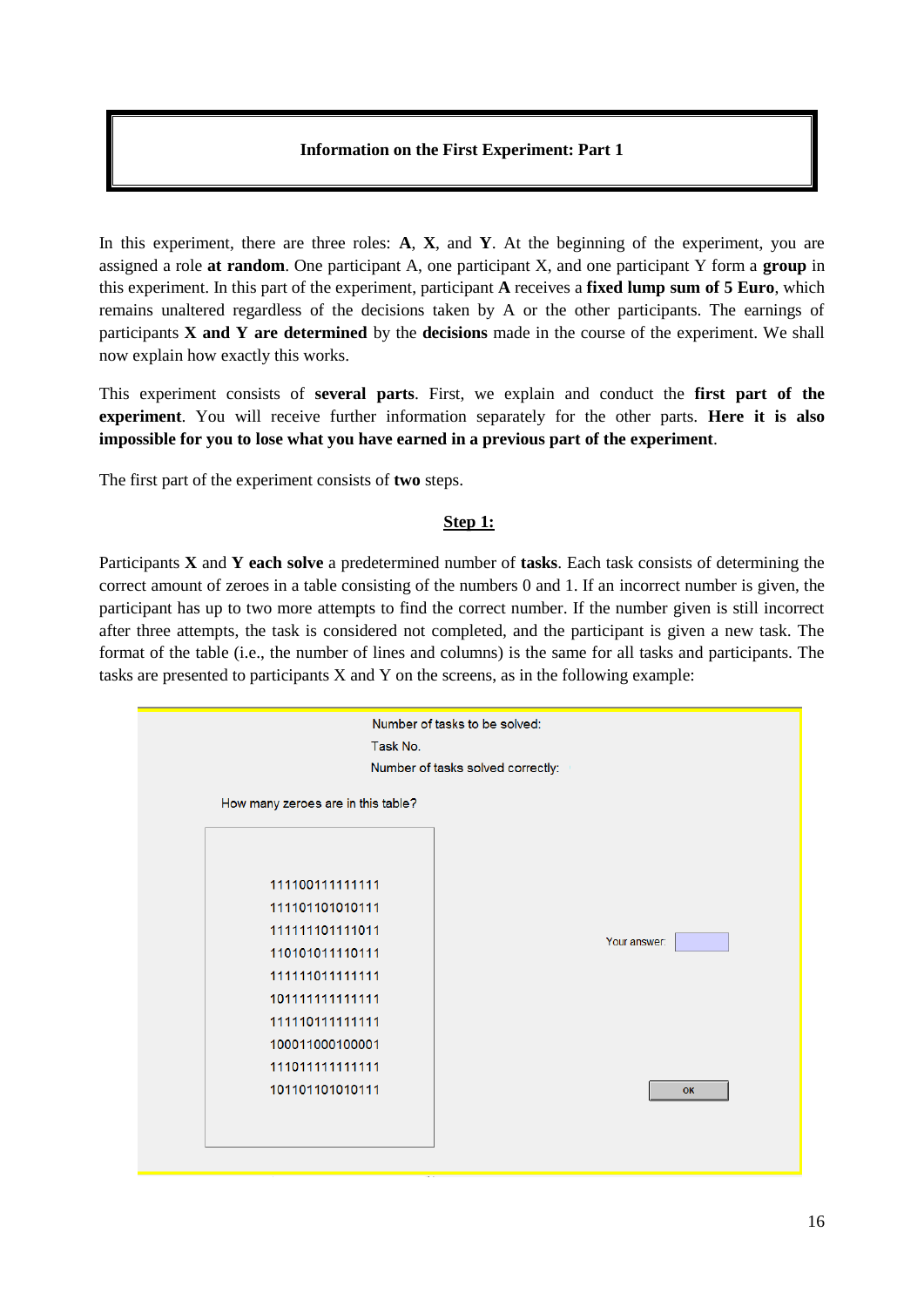The respective participant is shown new tasks until the predetermined number of tasks that are to be solved has been reached. The number of tasks to be solved and the Taler earned per task correctly solved **are different** for participant **X** and participant **Y**, as the following table shows:

|                 | Number of tasks to be solved<br>correctly | Taler earned per task correctly<br>solved |
|-----------------|-------------------------------------------|-------------------------------------------|
| Participant $X$ | 12                                        | <b>150</b>                                |
| Participant Y   |                                           | 50                                        |

In total, thus, participants X and Y together accumulate 2000 Taler in this step. The Taler earned are added up.

In the second step, participant **A** will determine the **definitive distribution** of the 2000 Taler amongst the participants X and Y. Participant A does not solve any tasks.

At the end of this step, all participants state which Taler distribution amongst participants X and Y they would consider fair.

100-Taler increments are possible here. Each participant hence indicates one of the following distributions:

Please note: **This information is not shown to any other participant and has no consequences on the payoffs** – neither on the own payoffs nor on those of the other participants.